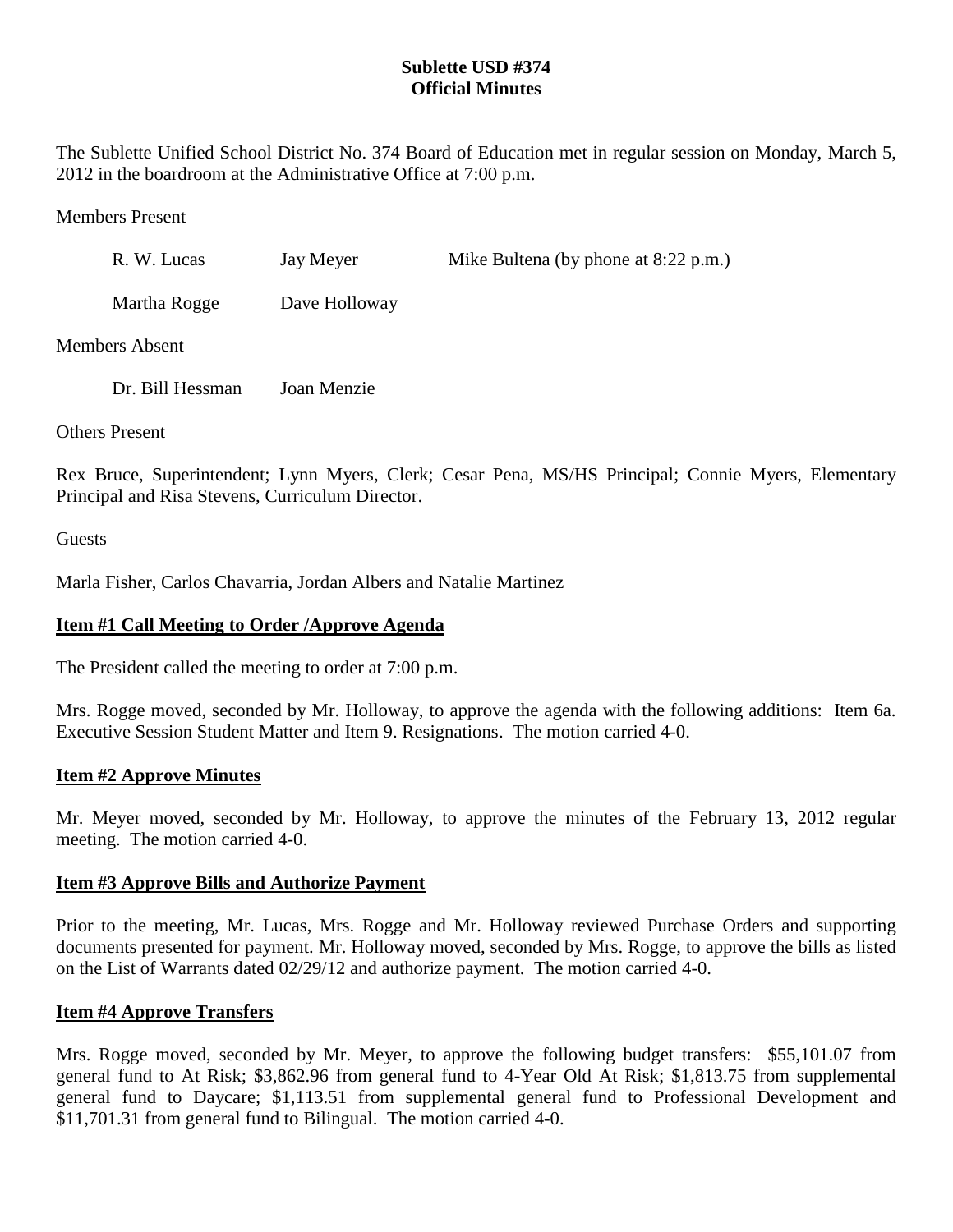Board Minutes Page 2 March 5, 2012

## **PUBLIC FORUM**

There was no public forum.

### **Reports**

Curriculum

Mrs. Stevens reported on the smarter balanced assessment system.

#### **Principals**

Mr. Pena reported that Curtis Wells won the Haskell County Spelling Bee. He also informed the board that winter sports were finished and that spring sports were starting.

He presented Mrs. Marla Fisher, high school art teacher, who informed the board of the awards won by her art students. She stated that Travis Powell had won the Teachers' Choice Award.

Mrs. Myers informed the board that reading assessments for the elementary school were completed. She also reported that Mrs. Meyers' science students won four bronze, one silver and five gold medals at the Regional Science Fair in Liberal on March 3, 2012. The team of James Garetson, Gage Nelson and Mia Kells will be going to state competition in Wichita.

### SWPRSC/HPEC

Mr. Meyer reported on the SWPRSC Board meeting. Mr. Lucas reported on the HPEC meeting.

#### Superintendent:

Mr. Bruce reported on the summer food program, e-rate application, wind generator and summer school.

### **Item #5 Summer Gym Use**

Mr. Meyer moved, seconded by Mr. Holloway, to waive the summer gym use fee in order to charge Sublette teams half price fees to participate in the summer basketball program. The motion carried 4-0.

### **Item #6 2012-2013 & 2013-2014 Calendar**

Mr. Meyer moved, seconded by Mrs. Rogge, to approve the 2012-2013 and the 2013-2014 school calendars as presented. The motion carried 4-0.

#### **Item #6a Executive Session Student Matter**

Mr. Meyer moved, seconded by Mr. Holloway, to go into executive session to discuss a student matter, in order to protect the privacy interest of an identifiable student(s), to include Mr. Bruce and Mr. Pena in executive session, and to reconvene to open session in the boardroom at 8:00 p.m. The motion carried 4-0.